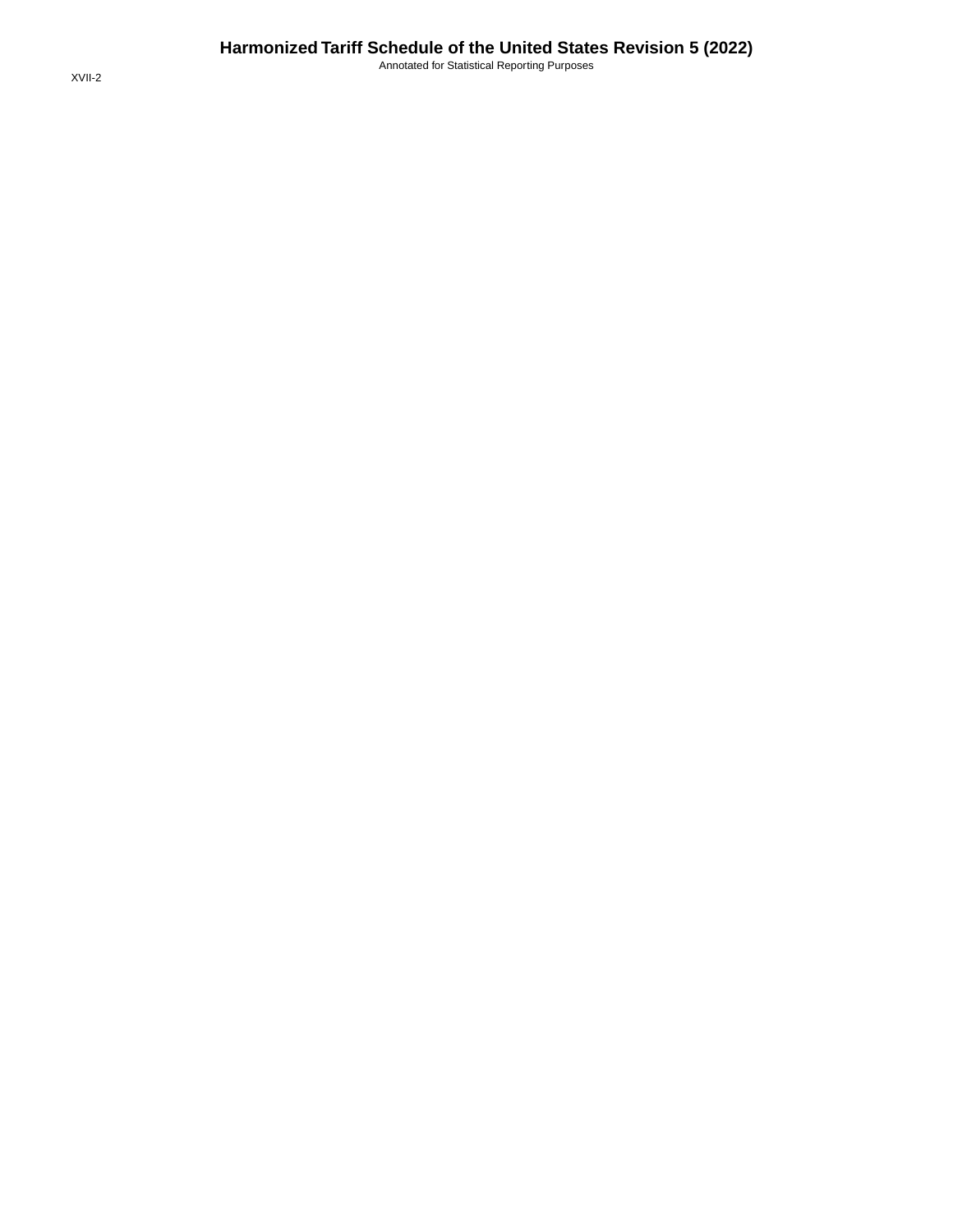Annotated for Statistical Reporting Purposes

### CHAPTER 86

## RAILWAY OR TRAMWAY LOCOMOTIVES, ROLLING STOCK AND PARTS THEREOF; RAILWAY OR TRAMWAY TRACK FIXTURES AND FITTINGS AND PARTS THEREOF; MECHANICAL (INCLUDING ELECTRO-MECHANICAL) TRAFFIC SIGNALING EQUIPMENT OF ALL KINDS

## **Notes**

XVII 86-1

- 1. This chapter does not cover:
	- (a) Railway or tramway sleepers (cross-ties) of wood or of concrete, or concrete guide-track sections for hovertrains (heading 4406 or 6810);
	- (b) Railway or tramway track construction material of iron or steel of heading 7302; or
	- (c) Electrical signaling, safety or traffic control equipment of heading 8530.
- 2. Heading 8607 applies, inter alia, to:
	- (a) Axles, wheels, wheel sets (running gear), metal tires, hoops and hubs and other parts of wheels;
	- (b) Frames, underframes, truck assemblies;
	- (c) Axle boxes; brake gear;
	- (d) Buffers for rolling-stock; hooks and other coupling gear and corridor connections;
	- (e) Coachwork.
- 3. Subject to the provisions of note 1 above, heading 8608 applies, inter alia, to:
	- (a) Assembled track, turntables, platform buffers, loading gauges;
	- (b) Semaphores, mechanical signal discs, level crossing control gear, signal and point controls, and other mechanical (including electro-mechanical) signaling, safety or traffic control equipment, whether or not fitted for electric lighting, for railways, tramways, roads, inland waterways, parking facilities, port installations or airfields.

#### Additional U.S. Note

1. Railway locomotives (provided for in headings 8601 and 8602) and railway freight cars (provided for in heading 8606) on which no duty is owed are not subject to the entry or release requirements for imported merchandise set forth in Sections 448 and 484 of the Tariff Act of 1930.The Secretary of the Treasury may by regulation establish appropriate reporting requirements, including the requirement that a bond be posted to ensure compliance.

#### Compiler's Note

The provisions of subchapter II of chapter 99 (Miscellaneous Tariff Bills or MTBs), the provisions of the Generalized System of Preferences (GSP) found in General Note 4 and most product exclusions from the additional tariffs on products of China in subchapter III of chapter 99 expired on December 31, 2020. However, no endnotes or footnotes relating to these provisions have been deleted as of the issue date of this edition.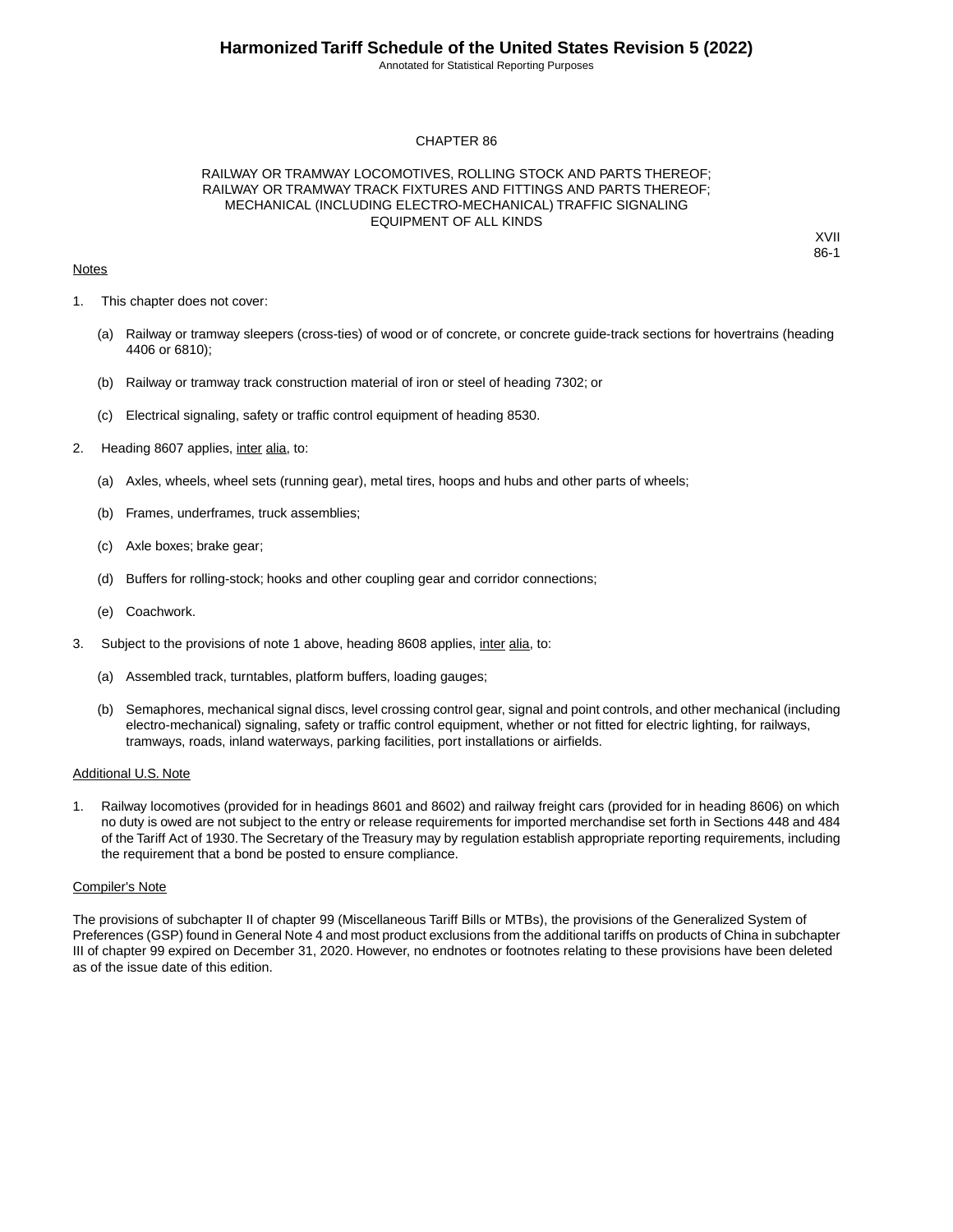Annotated for Statistical Reporting Purposes

| Heading/              | Stat.       |                                                                                                                                                                                                               | Unit                  |         |                                                                                   |                |
|-----------------------|-------------|---------------------------------------------------------------------------------------------------------------------------------------------------------------------------------------------------------------|-----------------------|---------|-----------------------------------------------------------------------------------|----------------|
| Subheading            | Suf-<br>fix | <b>Article Description</b>                                                                                                                                                                                    | of<br>Quantity        | General | $\mathbf{1}$<br>Special                                                           | $\overline{2}$ |
| 8601                  |             | Rail locomotives powered from an external source of electricity<br>or by electric accumulators (batteries):                                                                                                   |                       |         |                                                                                   |                |
| 8601.10.00 00         |             | Powered from an external source of electricity No Free <sup>1/</sup>                                                                                                                                          |                       |         |                                                                                   | 35%            |
| 8601.20.00 00<br>8602 |             |                                                                                                                                                                                                               |                       |         |                                                                                   | 35%            |
| 8602.10.00 00         |             | Other rail locomotives; locomotive tenders:                                                                                                                                                                   |                       |         |                                                                                   | 35%            |
| 8602.90.00 00         |             |                                                                                                                                                                                                               |                       |         |                                                                                   | 35%            |
| 8603                  |             | Self-propelled railway or tramway coaches, vans and trucks,<br>other than those of heading 8604:                                                                                                              |                       |         |                                                                                   |                |
| 8603.10.00 00         |             |                                                                                                                                                                                                               |                       |         | Free (A, AU, BH, CL, 35%<br>CO, D, E, IL, JO,<br>KR, MA, OM, P,<br>PA, PE, S, SG) |                |
| 8603.90.00 00         |             |                                                                                                                                                                                                               |                       |         | Free (A, AU, BH, CL, 35%<br>CO, D, E, IL, JO,<br>KR, MA, OM, P,<br>PA, PE, S, SG) |                |
|                       |             | 8604.00.00   00   Railway or tramway maintenance or service vehicles, whether<br>or not self-propelled (for example, workshops, cranes, ballast<br>tampers, trackliners, testing coaches and track inspection |                       |         |                                                                                   |                |
|                       |             |                                                                                                                                                                                                               | No 2.9% <sup>1/</sup> |         | Free (A, AU, BH, CL, 45%<br>CO, D, E, IL, JO,<br>KR, MA, OM, P,<br>PA, PE, S, SG) |                |
|                       |             | 8605.00.00   00   Railway or tramway passenger coaches, not self- propelled;<br>luggage vans, post office coaches and other special purpose<br>railway or tramway coaches, not self- propelled (excluding     |                       |         |                                                                                   |                |
|                       |             |                                                                                                                                                                                                               |                       |         | CO, D, E, IL, JO,<br>KR, MA, OM, P,<br>PA, PE, S, SG)                             |                |
|                       |             |                                                                                                                                                                                                               |                       |         |                                                                                   |                |
|                       |             |                                                                                                                                                                                                               |                       |         |                                                                                   |                |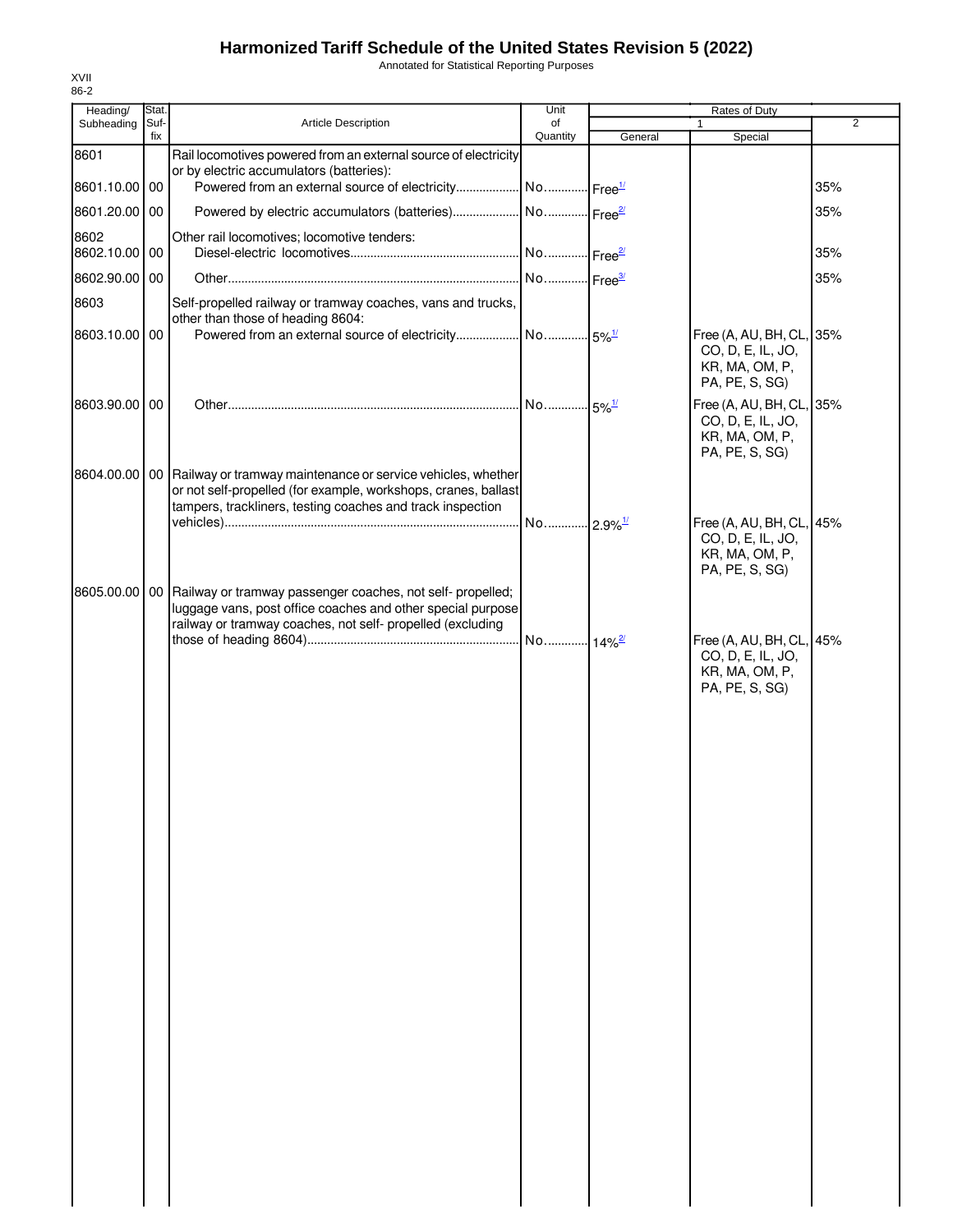Annotated for Statistical Reporting Purposes

| Heading/              | Stat.       |                                                                                                       | Unit                 | Rates of Duty |                                                                                                     |                |
|-----------------------|-------------|-------------------------------------------------------------------------------------------------------|----------------------|---------------|-----------------------------------------------------------------------------------------------------|----------------|
| Subheading            | Suf-<br>fix | Article Description                                                                                   | of<br>Quantity       | General       | $\mathbf{1}$<br>Special                                                                             | $\overline{2}$ |
| 8606<br>8606.10.00 00 |             | Railway or tramway freight cars, not self-propelled:                                                  |                      |               | Free (A, AU, BH, CL, 45%<br>CO, D, E, IL, JO,                                                       |                |
| 8606.30.00 00         |             | Self-discharging cars, other than those of subheading                                                 | No 14% <sup>2/</sup> |               | KR, MA, OM, P,<br>PA, PE, S, SG)<br>Free (A, AU, BH, CL, 45%<br>CO, D, E, IL, JO,<br>KR, MA, OM, P, |                |
| 8606.91.00 00         |             | Other:                                                                                                |                      |               | PA, PE, S, SG)<br>Free (A, AU, BH, CL, 45%                                                          |                |
| 8606.92.00 00         |             | Open, with non-removable sides of a height exceeding                                                  |                      |               | CO, D, E, IL, JO,<br>KR, MA, OM, P,<br>PA, PE, S, SG)                                               |                |
|                       |             |                                                                                                       |                      |               | Free (A, AU, BH, CL, 45%<br>CO, D, E, IL, JO,<br>KR, MA, OM, P,<br>PA, PE, S, SG)                   |                |
| 8606.99.01            |             |                                                                                                       |                      |               | Free (A, AU, BH, CL, 45%<br>CO, D, E, IL, JO,<br>KR, MA, OM, P,<br>PA, PE, S, SG)                   |                |
|                       | 30          | Flatcars having a flat floor or deck laid on the<br>underframe, with no roof and with no raised sides | No.                  |               |                                                                                                     |                |
|                       | 60          |                                                                                                       |                      |               |                                                                                                     |                |
|                       |             |                                                                                                       |                      |               |                                                                                                     |                |
|                       |             |                                                                                                       |                      |               |                                                                                                     |                |
|                       |             |                                                                                                       |                      |               |                                                                                                     |                |
|                       |             |                                                                                                       |                      |               |                                                                                                     |                |
|                       |             |                                                                                                       |                      |               |                                                                                                     |                |
|                       |             |                                                                                                       |                      |               |                                                                                                     |                |
|                       |             |                                                                                                       |                      |               |                                                                                                     |                |
|                       |             |                                                                                                       |                      |               |                                                                                                     |                |
|                       |             |                                                                                                       |                      |               |                                                                                                     |                |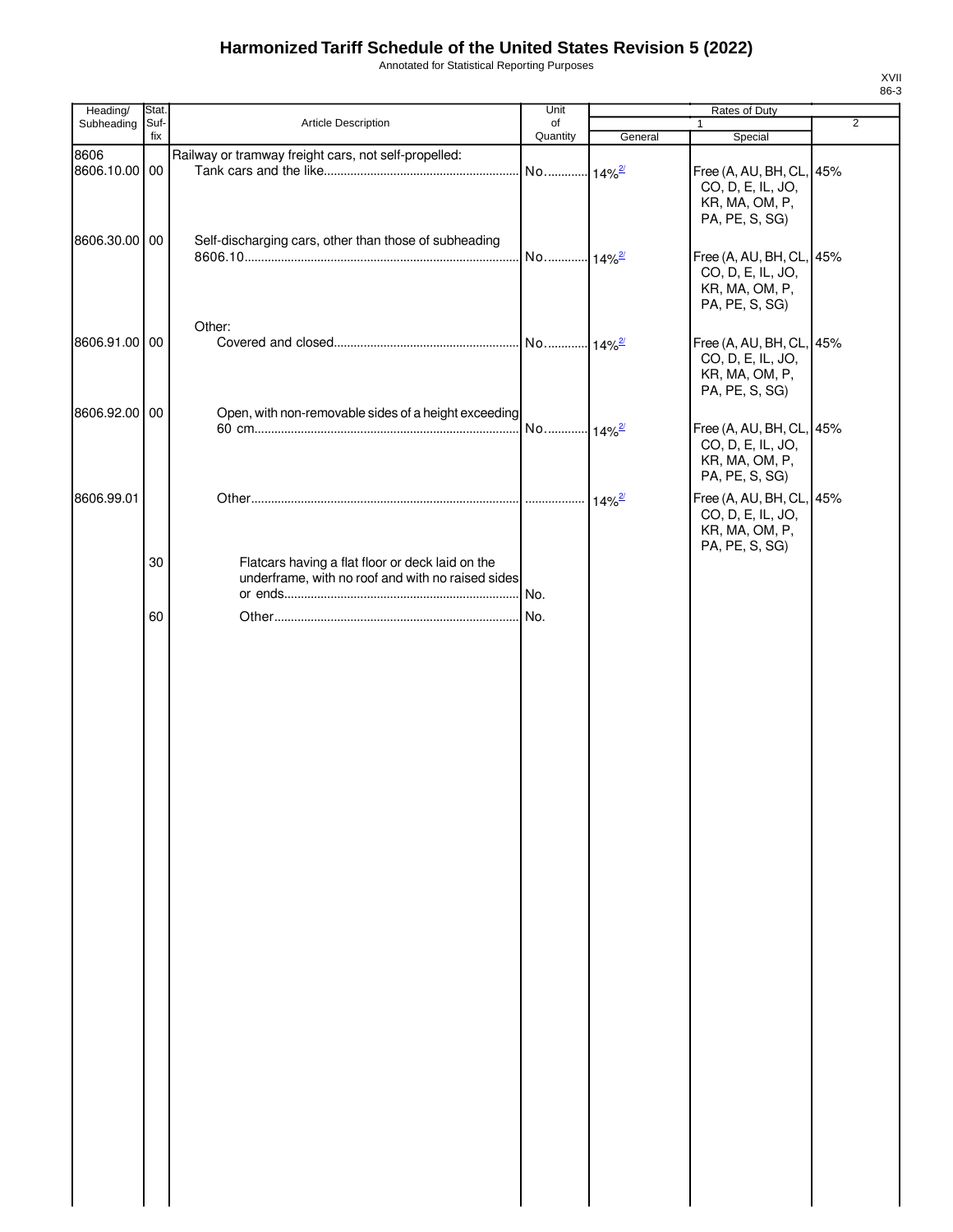Annotated for Statistical Reporting Purposes

| Heading/      | <b>Stat</b> |                                                                    | Unit                  |                        | Rates of Duty                        |                |
|---------------|-------------|--------------------------------------------------------------------|-----------------------|------------------------|--------------------------------------|----------------|
| Subheading    | Suf-<br>fix | <b>Article Description</b>                                         | of<br>Quantity        |                        | 1                                    | $\overline{2}$ |
| 8607          |             | Parts of railway or tramway locomotives or rolling stock:          |                       | General                | Special                              |                |
|               |             | Truck assemblies, axles and wheels, and parts thereof:             |                       |                        |                                      |                |
| 8607.11.00 00 |             | Truck assemblies for self-propelled vehicles No Free <sup>21</sup> |                       |                        |                                      | 35%            |
| 8607.12.00    | 00          |                                                                    | No 3.6% <sup>1/</sup> |                        | Free (A, AU, BH, CL, 45%             |                |
|               |             |                                                                    |                       |                        | CO, D, E, IL, JO,                    |                |
|               |             |                                                                    |                       |                        | KR, MA, OM, P,                       |                |
|               |             |                                                                    |                       |                        | PA, PE, S, SG)                       |                |
| 8607.19       |             | Other, including parts:                                            |                       |                        |                                      |                |
| 8607.19.03 00 |             | Axles and parts thereof:                                           |                       |                        | Free (A, AU, BH, CL, 3%              |                |
|               |             |                                                                    |                       |                        | CO, D, E, IL, JO,                    |                |
|               |             |                                                                    |                       |                        | KR, MA, OM, P,                       |                |
|               |             |                                                                    |                       |                        | PA, PE, S, SG)                       |                |
| 8607.19.06 00 |             |                                                                    |                       |                        | Free (A+, AU, BH,                    | 3%             |
|               |             |                                                                    |                       |                        | CL, CO, D, E, IL,                    |                |
|               |             |                                                                    |                       |                        | JO, KR, MA, OM,<br>P, PA, PE, S, SG) |                |
|               |             | Wheels and parts thereof, and any of such wheels                   |                       |                        |                                      |                |
|               |             | or parts imported with axles fitted in them:                       |                       |                        |                                      |                |
| 8607.19.12 00 |             | Wheels, whether or not fitted with axles kg Free <sup>1/</sup>     |                       |                        |                                      | 2.2¢/kg        |
| 8607.19.15 00 |             |                                                                    |                       |                        |                                      | $2.2$ ¢/kg     |
| 8607.19.30    |             | Parts of truck assemblies of vehicles of heading                   |                       |                        |                                      |                |
|               |             |                                                                    | .                     | 3.6%                   | Free (A, AU, BH, CL, 45%             |                |
|               |             |                                                                    |                       |                        | CO, D, E, IL, JO,<br>KR, MA, OM, P,  |                |
|               |             |                                                                    |                       |                        | PA, PE, S, SG)                       |                |
|               | 10          |                                                                    |                       |                        |                                      |                |
|               | 20          |                                                                    |                       |                        |                                      |                |
|               |             |                                                                    |                       |                        |                                      |                |
| 8607.19.90    | 90<br>00    |                                                                    |                       |                        | Free (A, AU, BH, CL, 35%             |                |
|               |             |                                                                    |                       |                        | CO, D, E, IL, JO,                    |                |
|               |             |                                                                    |                       |                        | JP, KR, MA, OM,                      |                |
|               |             |                                                                    |                       |                        | P, PA, PE, S, SG)                    |                |
| 8607.21       |             | Brakes and parts thereof:<br>Air brakes and parts thereof:         |                       |                        |                                      |                |
| 8607.21.10 00 |             |                                                                    |                       |                        | Free (A, AU, BH, CL, 45%             |                |
|               |             |                                                                    |                       |                        | CO, D, E, IL, JO,                    |                |
|               |             |                                                                    |                       |                        | KR, MA, OM, P,                       |                |
|               |             |                                                                    |                       |                        | PA, PE, S, SG)                       |                |
| 8607.21.50 00 |             |                                                                    | kg 3.9% <sup>1/</sup> |                        | Free (A, AU, BH, CL, 35%             |                |
|               |             |                                                                    |                       |                        | CO, D, E, IL, JO,<br>KR, MA, OM, P,  |                |
|               |             |                                                                    |                       |                        | PA, PE, S, SG)                       |                |
| 8607.29       |             | Other:                                                             |                       |                        |                                      |                |
| 8607.29.10 00 |             |                                                                    |                       |                        | Free (A, AU, BH, CL, 45%             |                |
|               |             |                                                                    |                       |                        | CO, D, E, IL, JO,<br>KR, MA, OM, P,  |                |
|               |             |                                                                    |                       |                        | PA, PE, S, SG)                       |                |
| 8607.29.50    | 00          |                                                                    | . kg                  | $-2.6\%$ <sup>1/</sup> | Free (A, AU, BH, CL, 35%             |                |
|               |             |                                                                    |                       |                        | CO, D, E, IL, JO,                    |                |
|               |             |                                                                    |                       |                        | KR, MA, OM, P,                       |                |
|               |             |                                                                    |                       |                        | PA, PE, S, SG)                       |                |
|               |             |                                                                    |                       |                        |                                      |                |
|               |             |                                                                    |                       |                        |                                      |                |
|               |             |                                                                    |                       |                        |                                      |                |
|               |             |                                                                    |                       |                        |                                      |                |
|               |             |                                                                    |                       |                        |                                      |                |
|               |             |                                                                    |                       |                        |                                      |                |
|               |             |                                                                    |                       |                        |                                      |                |
|               |             |                                                                    |                       |                        |                                      |                |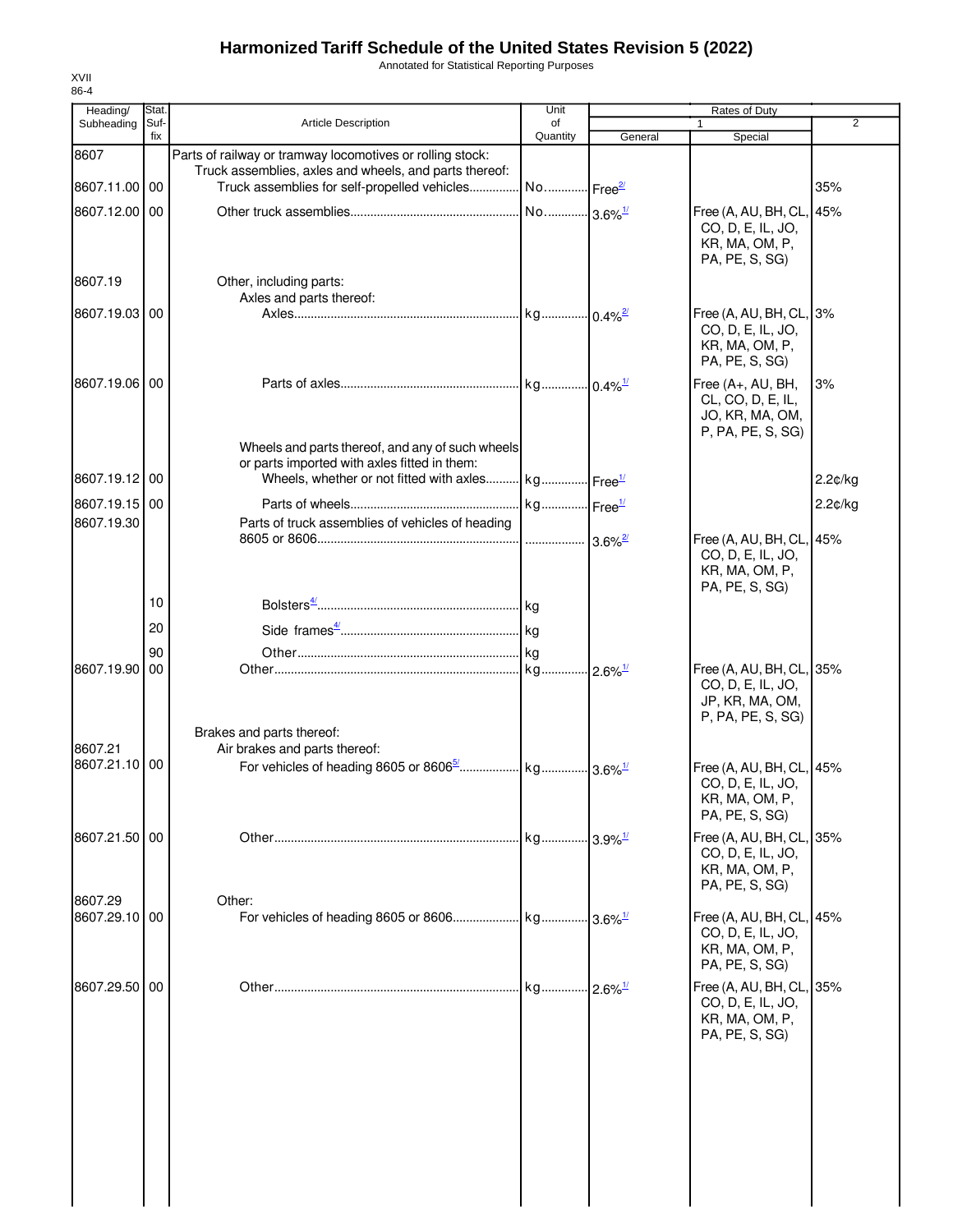Annotated for Statistical Reporting Purposes

| Heading/                 | Stat.       |                                                                                                                                                                                                                                                                                        | Unit                  |         | Rates of Duty                                                                         |                |
|--------------------------|-------------|----------------------------------------------------------------------------------------------------------------------------------------------------------------------------------------------------------------------------------------------------------------------------------------|-----------------------|---------|---------------------------------------------------------------------------------------|----------------|
| Subheading               | Suf-<br>fix | Article Description                                                                                                                                                                                                                                                                    | of<br>Quantity        | General | $\mathbf{1}$<br>Special                                                               | $\overline{2}$ |
| 8607 (con.)<br>8607.30   |             | Parts of railway or tramway locomotives or rolling stock: (con.)<br>Hooks and other coupling devices, buffers, and parts<br>thereof:                                                                                                                                                   |                       |         |                                                                                       |                |
| 8607.30.10 00            |             |                                                                                                                                                                                                                                                                                        |                       |         | Free (A, AU, BH, CL,<br>CO, D, E, IL, JO,<br>KR, MA, OM, P,<br>PA, PE, S, SG)         | 45%            |
| 8607.30.50 00            |             |                                                                                                                                                                                                                                                                                        |                       |         | Free (A, AU, BH, CL, 35%<br>CO, D, E, IL, JO,<br>KR, MA, OM, P,<br>PA, PE, S, SG)     |                |
| 8607.91.00 00            |             | Other:                                                                                                                                                                                                                                                                                 |                       |         |                                                                                       | 35%            |
| 8607.99<br>8607.99.10 00 |             | Other:<br>For vehicles of heading 8605 or 8606, except                                                                                                                                                                                                                                 |                       |         | Free (A*, AU, BH,                                                                     | 45%            |
|                          |             |                                                                                                                                                                                                                                                                                        |                       |         | CL, CO, D, E, IL,<br>JO, KR, MA, OM,<br>P, PA, PE, S, SG)                             |                |
| 8607.99.50 00            |             |                                                                                                                                                                                                                                                                                        |                       |         | Free (A*, AU, BH,<br>CL, CO, D, E, IL,<br>JO, JP, KR, MA,<br>OM, P, PA, PE, S,<br>SG) | 35%            |
|                          |             | 8608.00.00   00   Railway or tramway track fixtures and fittings; mechanical<br>(including electro-mechanical) signaling, safety or traffic control<br>equipment for railways, tramways, roads, inland waterways,<br>parking facilities, port installations or airfields; parts of the | kg 3.8% <sup>1/</sup> |         | Free (A, AU, BH, CL,                                                                  | 45%            |
|                          |             |                                                                                                                                                                                                                                                                                        |                       |         | CO, D, E, IL, JO,<br>KR, MA, OM, P,<br>PA, PE, S, SG)                                 |                |
|                          |             | 8609.00.00   00   Containers (including containers for the transport of fluids)<br>specially designed and equipped for carriage by one or more                                                                                                                                         |                       |         |                                                                                       | 25%            |
|                          |             |                                                                                                                                                                                                                                                                                        |                       |         |                                                                                       |                |
|                          |             |                                                                                                                                                                                                                                                                                        |                       |         |                                                                                       |                |
|                          |             |                                                                                                                                                                                                                                                                                        |                       |         |                                                                                       |                |
|                          |             |                                                                                                                                                                                                                                                                                        |                       |         |                                                                                       |                |
|                          |             |                                                                                                                                                                                                                                                                                        |                       |         |                                                                                       |                |
|                          |             |                                                                                                                                                                                                                                                                                        |                       |         |                                                                                       |                |
|                          |             |                                                                                                                                                                                                                                                                                        |                       |         |                                                                                       |                |